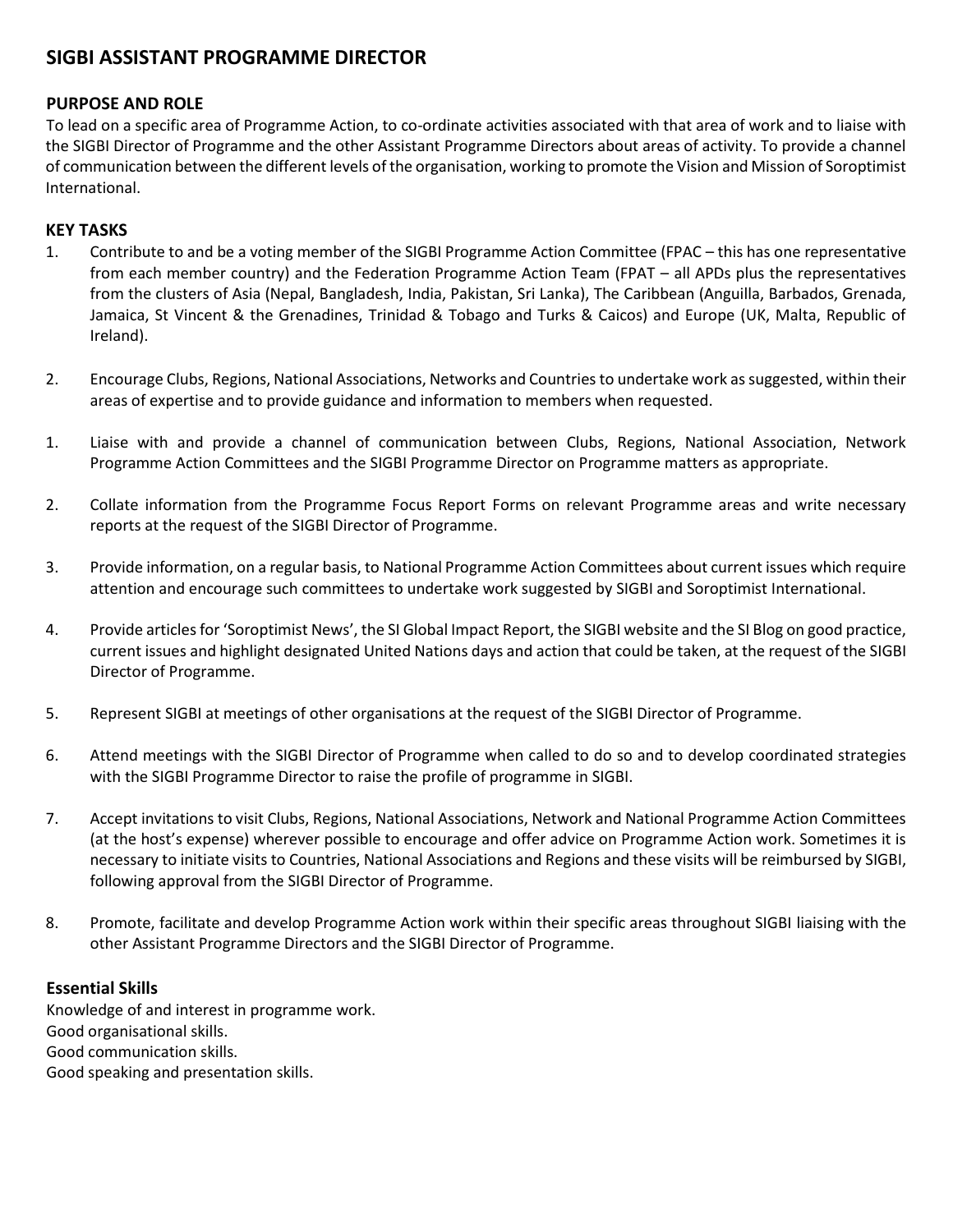# **SIGBI ASSISTANT PROGRAMME DIRECTOR**

## **Desirable Experience**

Working as part of a team. Strategic thinker. Good working knowledge of technology.

### **METHOD OF ELECTION**

An open call for nominations, when applicable, will be circulated to Clubs in January of each year, to include a closing date for nominations.

A candidate shall be in good standing.

A candidate will be expected to demonstrate her experience/expertise in line with the essential and desirable criteria outlined in this Role Specification.

Candidates will be required to submit a two- minute video, outlining their statement of intent for the role of an Assistant Programme Director.

Candidates will be interviewed by a Panel (to be created by the Board of SIGBI Limited). Those candidates who clearly demonstrate the appropriate skills and knowledge related to the post will go forward on a ballot paper for voting by Clubs.

Unsuccessful candidates will be notified by the Chairman of the Panel of the reasons why they were unsuccessful, based on feedback from the Panel.

#### **TERM OF OFFICE**

Two Federation years, eligible for re-election for a further two years to serve a maximum of four years.

An APD takes office at the beginning of the Federation year, following the election, currently October of each year.

On completion of the term of office, a member cannot stand for the same office until two years have elapsed after the end of the last term of office.

#### **REMOVAL FROM OFFICE**

Where a SIGBI Assistant Programme Director is not performing satisfactorily in the role, the Board will initiate the SIGBI Code of Conduct and the SIGBI Dispute Resolution procedure. The findings of the procedure may result in the SIGBI Assistant Programme Director being notified of her removal from office.

### **RIGHT OF APPEAL**

A SIGBI Assistant Programme Director has the right to an appeal in line with the SIGBI Dispute Resolution procedure.

A SIGBI Assistant Programme Director notice of removal from office is suspended pending the result of that appeal.

A SIGBI Assistant Programme Director removed from office shall be precluded from taking further office at any level within SIGBI.